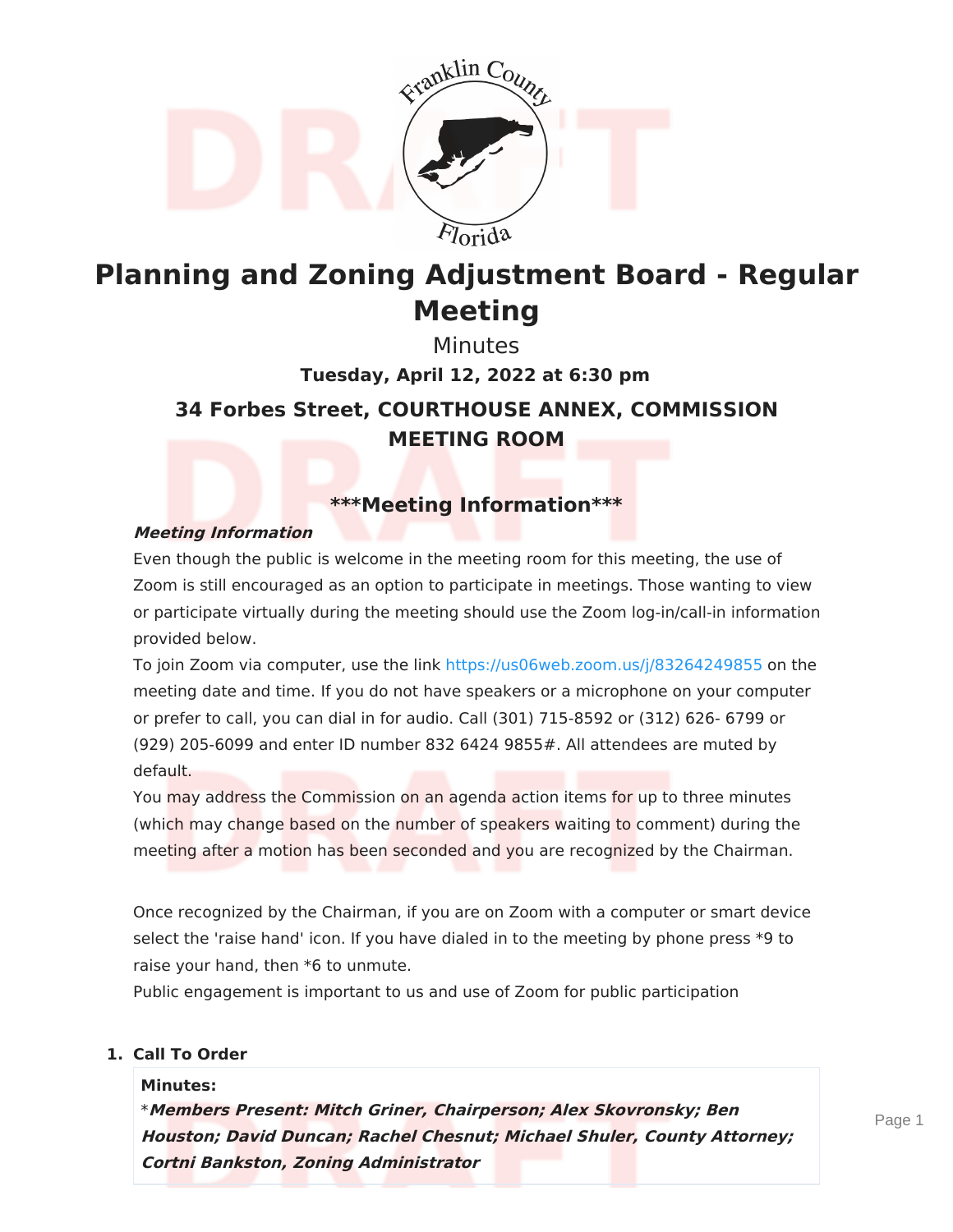**2. Pledge of Allegiance**

### **3. Approval of Minutes**

**a. March 29, 2022 Meeting Minutes**

**Minutes:**

**Motion to approve by Ben Houston. Seconded by David Duncan. All in favor with none opposed. Motion carried Vote results:** Ayes: 4 / Nays: 0

# **Variance Requests**

#### **4. 156 East Pine Avenue**

**Minutes: APPLICATION WITHDRAWN**

#### **5. 832 East Gorrie Drive**

#### **Minutes:**

**Motion to approve by David Duncan. Seconded by Rachel Chesnut. All in favor with none opposed. Motion carried**

### **Vote results:**

Ayes: 4 / Nays: 0

# **Critical Shoreline Applications**

#### **6. 283 Magnolia Bay Drive**

#### **Minutes:**

**There was a correction of Dock square footage according to the Agent. Dock total square footage is 1,376. Motion to approve contingent upon State and Federal Permits by Alex Skovronsky. Seconded by Ben Houston. All in favor with none opposed. Motion carried.**

**Vote results:**

Ayes: 4 / Nays: 0

### **7. 143 Rio Vista Drive**

**Minutes: Application tabled due to no show of applicant or agent. Motion to Table by Alex Skovronsky. Seconded by Ben Houston. All in favor with none opposed. Motion carried Vote results:** Ayes: 4 / Nays: 0

#### **8. 518 River Road**

**Minutes: Motion to approve by Alex Skovronsky. Seconded by David Duncan. All in favor with none opposed. Motion carried.**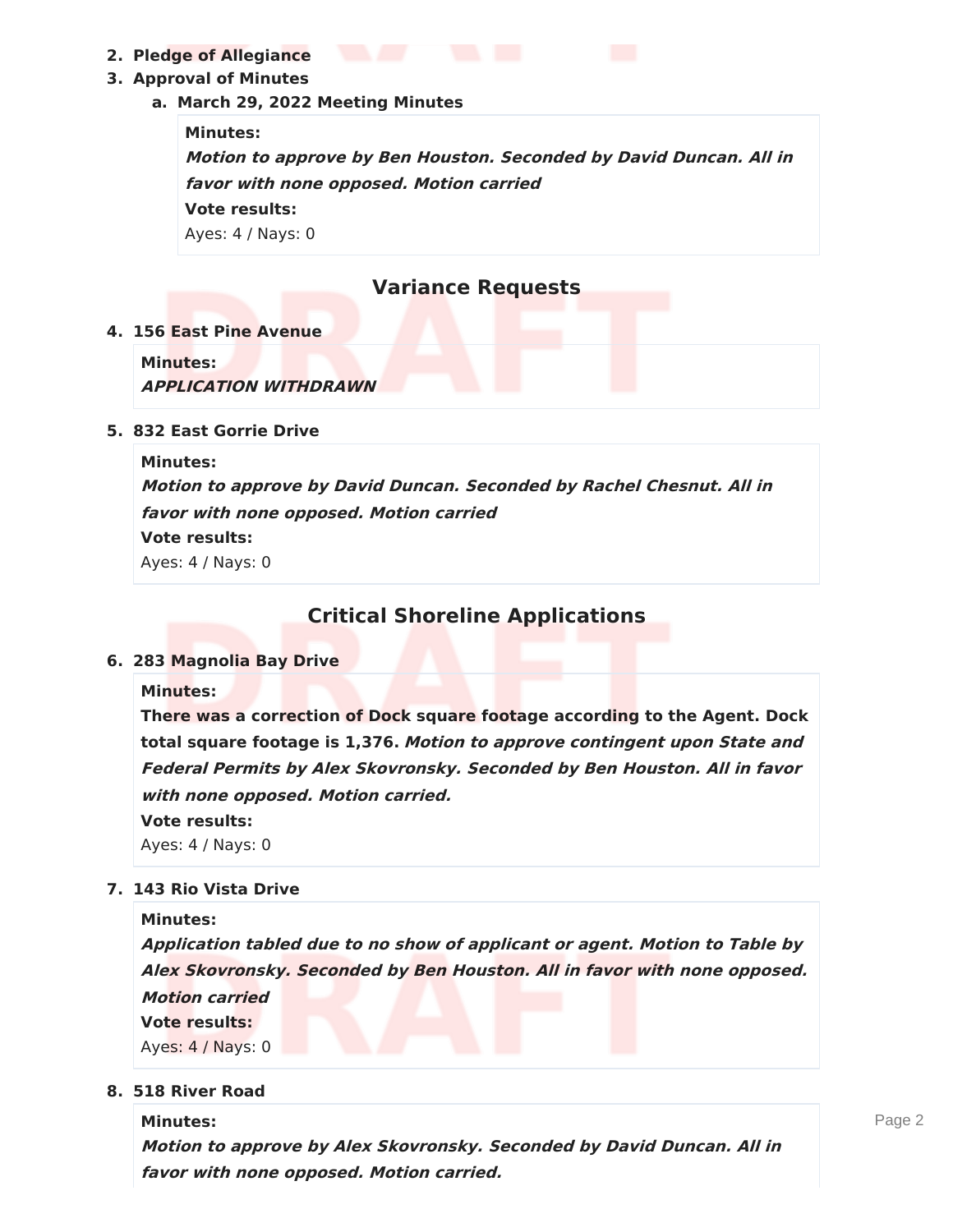**Vote results:** Ayes: 4 / Nays: 0

#### **9. 1583 Alligator Drive**

**Minutes: Motion to approve by Alex Skovronsky. Seconded by Ben Houston. All in favor with none opposed. Moton carried. Vote results:** Ayes: 4 / Nays: 0

#### **10. 1931 Indian Harbor Road**

#### **Minutes:**

**Motion to approve contingent upon State and Federal permits by David Duncan. Seconded by Ben Houston. All in favor with none opposed. Motion carried.**

**Vote results:**

Ayes: 4 / Nays: 0

### **Commercial Site Plan Applications**

#### **11. 48 Island Drive**

#### **Minutes:**

**Motion to table until Parking issues are addressed by Alex Skovronsky. Seconded by Ben Houston. All in favor with none opposed. Motion carried. Vote results:** Ayes: 4 / Nays: 0

#### **12. 219 West Gorrie Drive**

#### **Minutes:**

**Motion to table until parking and stormwater is addressed by David Duncan. Seconded by Ben Houston. All in favor with none opposed. Motion carried. Vote results:** Ayes: 4 / Nays: 0

### **Re-Zoning & Land Use Change Applications**

#### **13. 1 Wildflower Lane**

#### **Minutes:**

**Motion to approve for Public Hearing by David Duncan. Seconded by Ben Houston. All in favor with none opposed. Motion carried Vote results:** Ayes: 4 / Nays: 0

**14. 256 Hathcock Road**

**Minutes:**